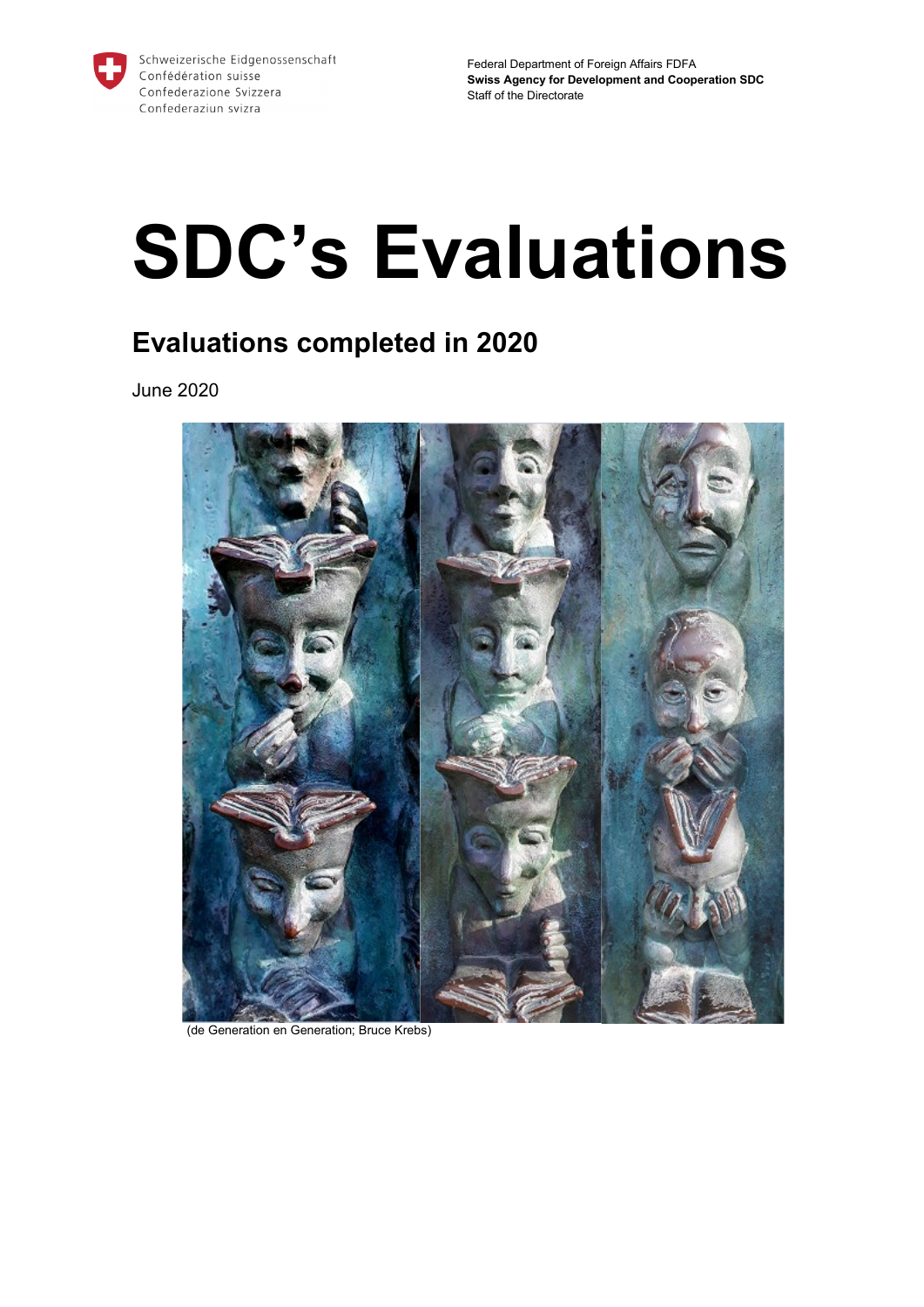# **Table of Contents**

| Evaluations within the Responsibility of Evaluation and Corporate Controlling Division 4 |  |
|------------------------------------------------------------------------------------------|--|
|                                                                                          |  |
|                                                                                          |  |
|                                                                                          |  |
|                                                                                          |  |
|                                                                                          |  |
|                                                                                          |  |
|                                                                                          |  |
|                                                                                          |  |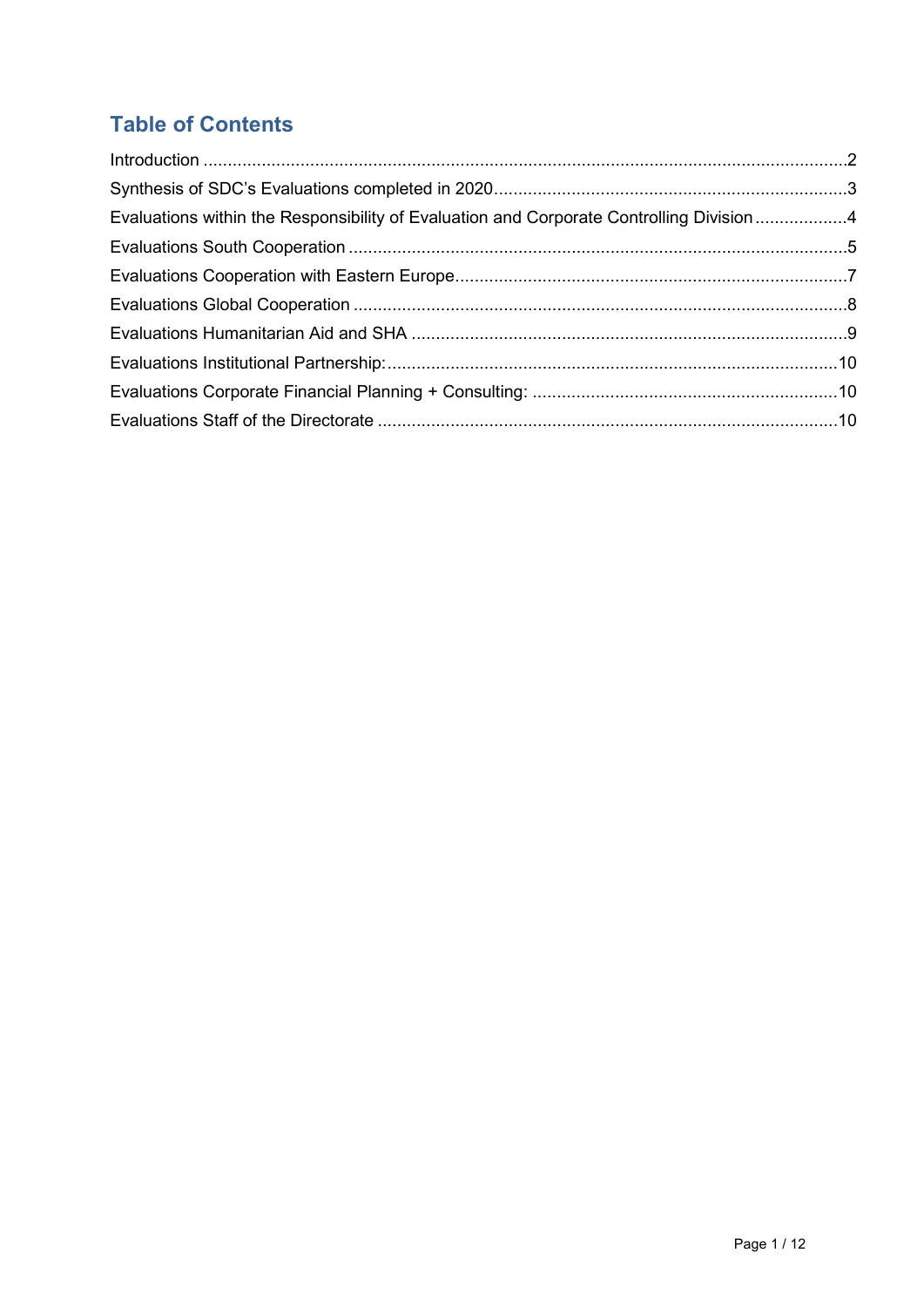## <span id="page-2-0"></span>**Introduction**

SDC's Evaluation and Corporate Controlling Division (E+C) publishes annually a compilation of the completed evaluations in the whole of SDC as an inventory in English language.

Evaluations at the SDC serve three interrelated purposes: to increase learning, to improve the effectiveness and efficiency of development cooperation, and to enhance its accountability and transparency towards the public. This inventory is in line with the Art. 170 of the Swiss Constitution, which requires that the Federal Offices of the Swiss Government regularly evaluate the effectiveness of their activities.

The present inventory of SDC's evaluation activities conducted in 2020 lists the evaluated topics, programmes or projects according to the responsible department and division.

## **SDC differentiates its evaluation activities between the commissioning entities:**

**Evaluations commissioned by Evaluation and Corporate Controlling Division** are mandated by SDC's senior management. As E+C stands outside of operational management, these evaluations address strategic questions relevant for the institution. Primarily summative in nature they aim to determine the effectiveness of SDC's measures on outcome and impact level. In most of these evaluations processes, an internal learning group accompanies the process in order to enhance learning and the implementation of agreed recommendations. SDC's Directorate is committed to follow-up actions according to its Management Response.

**Evaluations commissioned and mandated by the operational units** at head office or in the Swiss cooperation offices abroad are primarily formative in nature. They focus on improving performance by analysing the factors contributing to or hindering the achievement of intended goals. The concerned SDC management for the context of the evaluation commits to implement recommendations in follow-up phases or to capitalise on insights in its thematic learning.

For all evaluations, SDC adheres to the OECD DAC principles for evaluation, the standards of the Swiss Evaluation Society (SEVAL) and those established by the Active Learning Network for Accountability and Performance in Humanitarian Action (ALNAP). Evaluations commissioned by E+C are conducted by external evaluators without conflicts of interest.

[SDC's Evaluation Policy](https://www.eda.admin.ch/dam/deza/en/documents/resultate-wirkung/20180906-evaluationspolitik-maerz-2018_EN.pdf) dated March 2018 provides further information on SDC's evaluation standards and processes and is published on SDC's webpage: <https://www.eda.admin.ch/deza/en/home/results-impact/wirkungsmessung.html>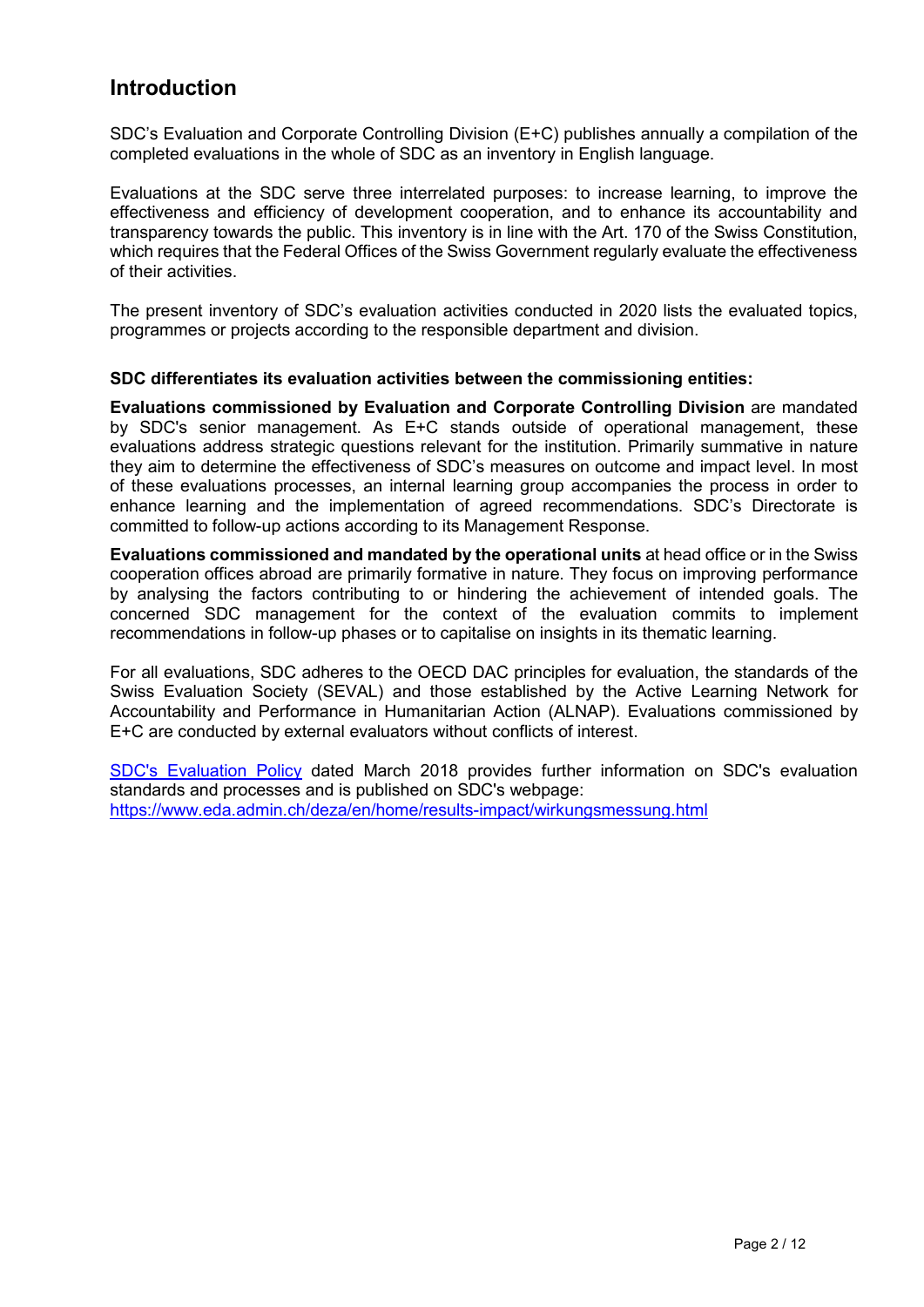# <span id="page-3-0"></span>**Synthesis of SDC's Evaluations completed in 2020**

|                    | <b>Mandated by</b><br><b>SDC's senior</b><br>management                     | <b>Mandated by division/department</b> |                                                          |                            |                                              |                      |              |
|--------------------|-----------------------------------------------------------------------------|----------------------------------------|----------------------------------------------------------|----------------------------|----------------------------------------------|----------------------|--------------|
|                    | <b>Evaluation</b><br>and Corpo-<br>rate Con-<br>trolling<br><b>Division</b> | <b>South</b><br>Coope-<br>ration       | Coopera-<br>tion with<br><b>Eastern</b><br><b>Europe</b> | Global<br>Coopera-<br>tion | Humanita- Institutio-<br>rian Aid<br>and SHA | nal Part-<br>nership | <b>Total</b> |
| <b>Evaluations</b> | 5                                                                           | 29                                     |                                                          | 13                         |                                              |                      | 57           |
| of which joint     |                                                                             |                                        |                                                          |                            |                                              |                      |              |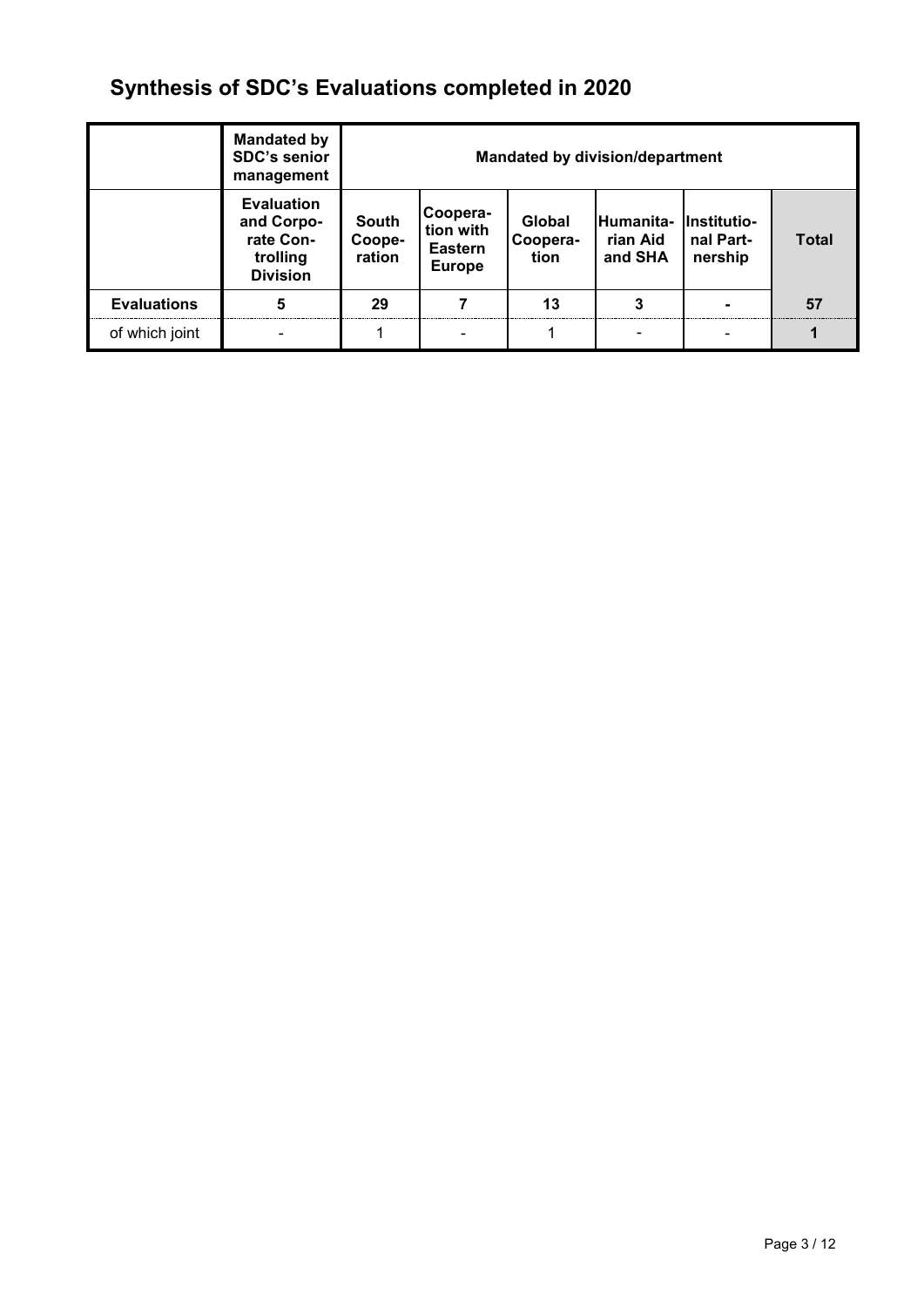# <span id="page-4-0"></span>**Evaluations within the Responsibility of Evaluation and Corporate Controlling Division**

| <b>Evaluation title / Country</b>                                                                                          | <b>Focus</b> of evaluation:<br>$CS-E /$ Inst. E. / TE /<br>PPE / Joint $E1$ | WBS/internal order of<br>project<br><b>7F-No/Z7F.</b> |
|----------------------------------------------------------------------------------------------------------------------------|-----------------------------------------------------------------------------|-------------------------------------------------------|
| Independent Evaluation of SDC's Performance in<br>Disaster Risk Reduction (DRR) 2010-2017                                  | ТE                                                                          | Z7FX21100053                                          |
| Independent Evaluation of SDC's Engagement in the<br><b>Water Sector 2010-2017</b>                                         | ТE                                                                          | Z7FX21100034                                          |
| Evaluation of the Swiss Cooperation Strategy in Mali<br>2017-2020<br>2020                                                  | CS-E                                                                        | Z7FX21100055                                          |
| Evaluation of the Swiss Cooperation Strategy in Burkina<br>Faso 2017-2020                                                  | CS-E                                                                        | Z7FX21100056                                          |
| Impaktstudie Programme d'apppui à l'Education et la<br>Formation des Enfants exclus du system d'Eduction -<br>PAEFE, Bénin | <b>PPE</b>                                                                  | Z7FX21100043                                          |

-

<span id="page-4-1"></span><sup>1</sup> CS-E = Cooperation Strategy/Programme Evaluation; Inst. E. = Institutional Evaluation; TE = Thematic Evaluation; PPE = Project/Programme Evaluation; Joint E. = Joint Evaluation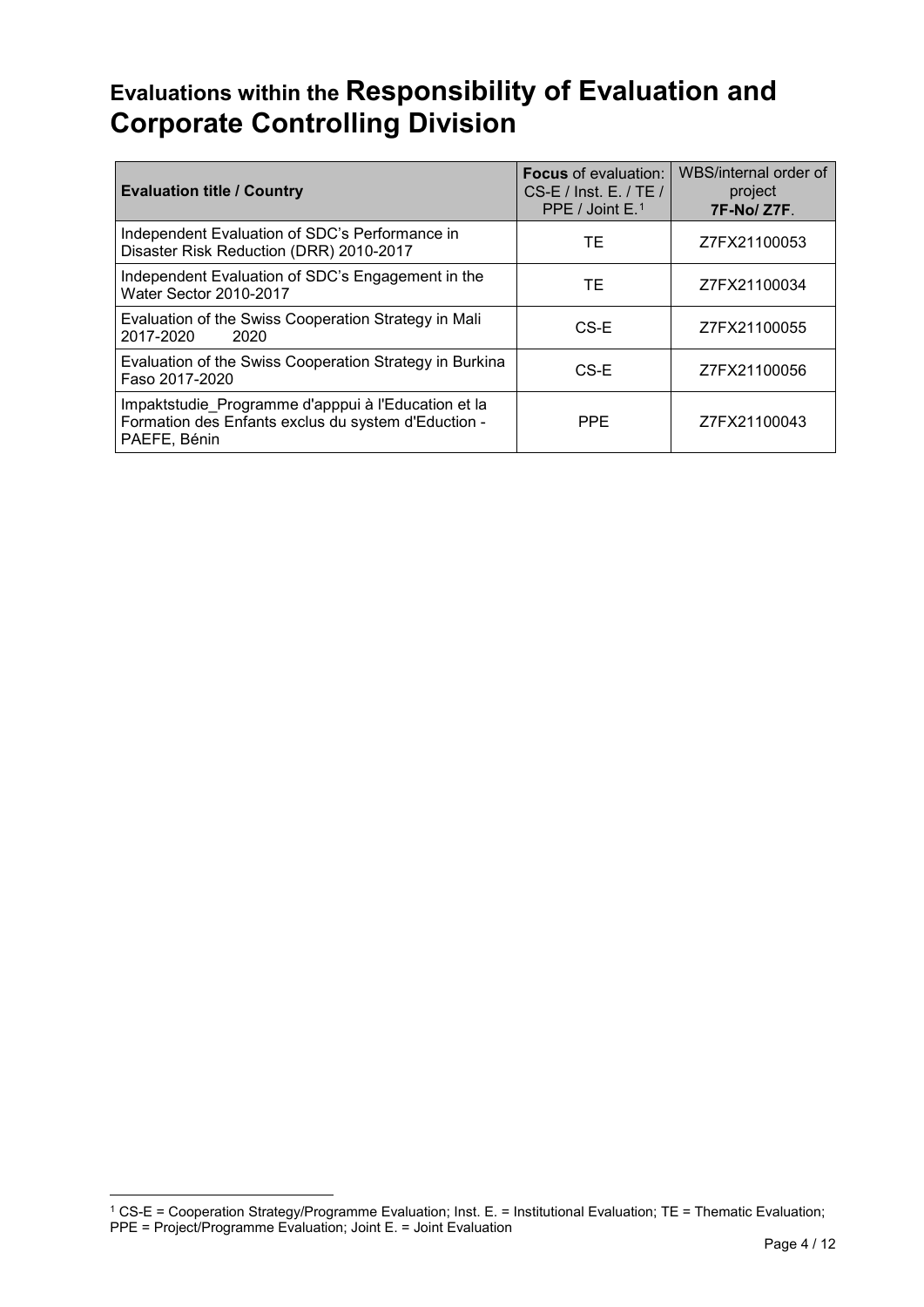# <span id="page-5-0"></span>**Evaluations [South Cooperation](https://www.eda.admin.ch/deza/en/home/sdc/organisation/departments/south-cooperation.html)**

|                                   |                        | <b>I Focus</b> of evaluation:   WBS/internal order of |
|-----------------------------------|------------------------|-------------------------------------------------------|
| <b>Evaluation title / Country</b> | CS-E / Inst. E. / TE / | project                                               |
|                                   | PPE / Joint $E^2$      | $7F-No/Z7F.$                                          |

## **West Africa Division**

-

| Evaluation externe du Programme d'Appui au Secteur<br>de la Gouvernance Locale (ASGoL) avec focus sur la<br>phase, Benin             | <b>PPE</b> | 7F-05430.03  |
|--------------------------------------------------------------------------------------------------------------------------------------|------------|--------------|
| Scoping study for engagement with the private sector in<br>basic education and lifelong learing, Western Africa-<br><b>Education</b> | ТE         | Z7FS23300007 |
| Evaluation Externe Programme d'Appui à la Qualité de<br>l'Education (PAQUE), Phase III, Niger                                        | <b>PPE</b> | 7F-06858.03  |
| Evaluation Externe Programme d'Appui à la formation<br>professionnelle rurale Phase III (FOPROR), Niger                              | <b>PPF</b> | 7F-07791.03  |

## **Eastern and Southern Africa Division**

| Programme psychosocial dans la Région des Grands<br>Lacs, Great Lakes Region                                                                                                                                                           | <b>PPE</b> | 7F08320.02                   |
|----------------------------------------------------------------------------------------------------------------------------------------------------------------------------------------------------------------------------------------|------------|------------------------------|
| Great Lakes (regional) : Promotion de l'emploi et de<br>revenus non agricoles dans la région des Grands Lacs<br>grâce à la production de matériaux de construction<br>respectueux du climat (PROECCO II), Great Lakes<br><b>Region</b> | <b>PPE</b> | 7F-07581.03                  |
| Community Health and Social Accountability Project<br>CHASP, Horn of Africa                                                                                                                                                            | <b>PPE</b> | 7F-09830.01                  |
| The Durable Solutions Initiative in Somalia, Evaluation<br>Report, Horn of Africa (Somalia)                                                                                                                                            | Joint E    | 7F-10155.01 +<br>7F-10056.01 |
| Gender Evaluation Programme, Horn of Africa<br>(Ethiopia, Kenya and Somalia)                                                                                                                                                           | ТE         | 7F-08700.04.12/13            |
| Avaliação intermédio do programa governação<br>transparente para agua, saneamento e saúde (GoTAS)<br>na província do Niassa, Mozambique                                                                                                | <b>PPE</b> | 7F-08494.02                  |
| Regional Final Evaluation of the Seeds and Markets,<br><b>Regional Southern Africa</b>                                                                                                                                                 | <b>PPE</b> | 7F-07646                     |
| External Mid Term Review Policy Forum Evaluation,<br>Social Accountability Program-SAP 2015-2019,<br>Tanzania                                                                                                                          | <b>PPE</b> | 7F-06437.02                  |
| Child Protection Fund CCW Review Report (A review of<br>CCWs Framework in the Context of Volunteerism),<br><b>Zimbabwe</b>                                                                                                             | <b>PPE</b> | 7F-08237.02                  |

<span id="page-5-1"></span><sup>&</sup>lt;sup>2</sup> CS-E = Cooperation Strategy/Programme Evaluation; Inst. E. = Institutional Evaluation; TE = Thematic Evaluation; PPE = Project/Programme Evaluation; Joint E. = Joint Evaluation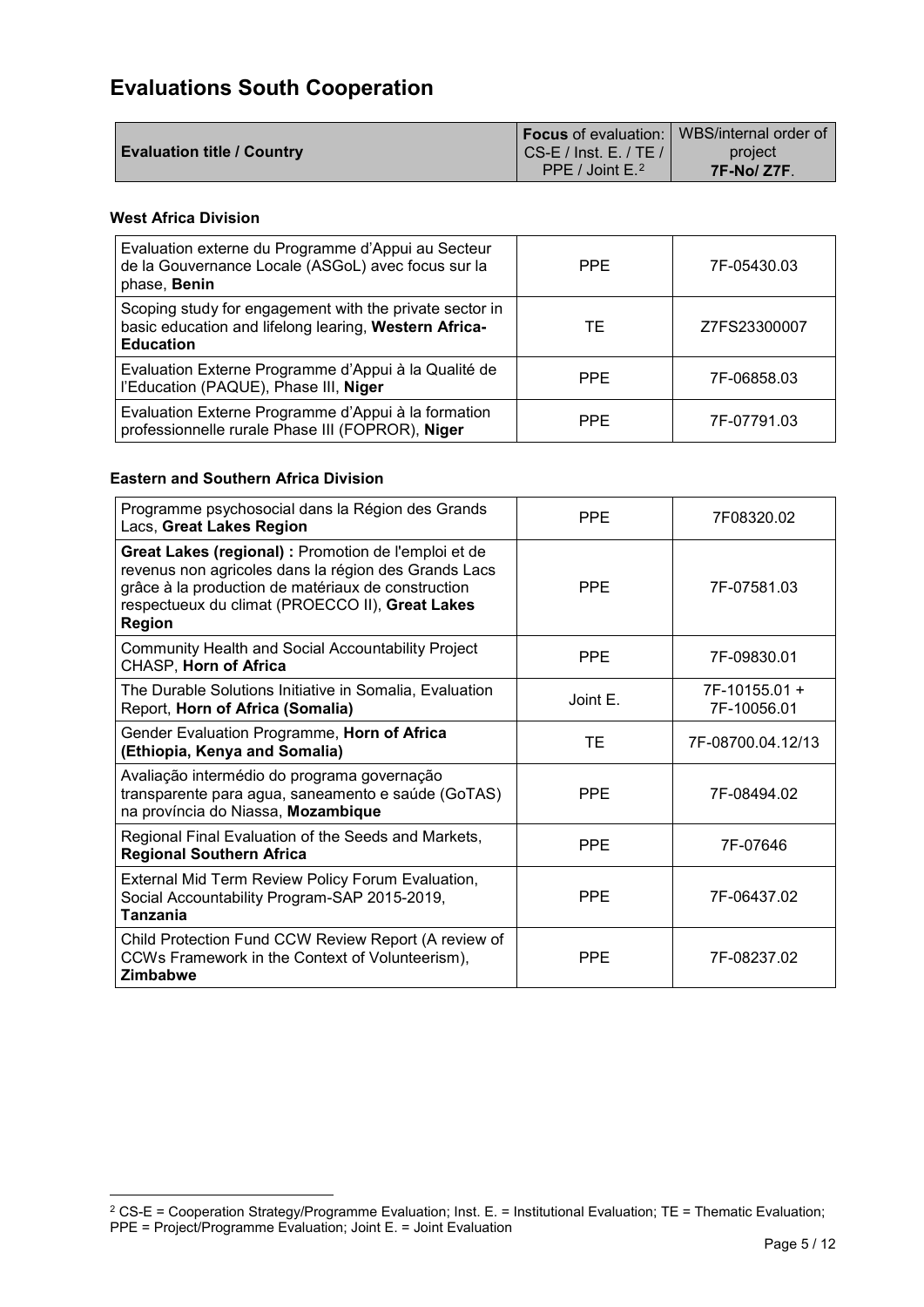|                                   |                                | <b>If ocus</b> of evaluation:   WBS/internal order of |
|-----------------------------------|--------------------------------|-------------------------------------------------------|
| <b>Evaluation title / Country</b> | $\vert$ CS-E / Inst. E. / TE / | project                                               |
|                                   | PPE / Joint $E^3$              | <b>7F-No/Z7F.</b>                                     |

## **Asia Division**

| Mid-Term Review WaSH Support Rohingya Refugees +<br>vulnerable local communities HYSAWA, Bangladesh | <b>PPE</b> | 7F-10054.01 |
|-----------------------------------------------------------------------------------------------------|------------|-------------|
| Lao Upland Rural Advisory Service (LURAS), Mid Term<br>Review, Phase 2, Laos                        | <b>PPE</b> | 7F-08846.02 |
| Strengthening Land Governance Mid-Term-Review,<br><b>Myanmar</b>                                    | <b>PPE</b> | 7F-09174.02 |
| Mid-Term-Review Report Township Democratic Local<br>Governance Project TDLG, Myanmar                | <b>PPE</b> | 7F-09544.01 |
| Vocational Skills Development Program Myanmar VSDP<br>MTR-Report, Myanmar                           | <b>PPE</b> | 7F-08856.02 |

## **Middle East and North Africa – Development Division**

| Médecins du Monde_ End-line Study Provision of Mental<br>Health and Psychosocial Support to Refugees, Migrants<br>and Host Communities in Greater Cairo, Egypte                          | <b>PPE</b> | 7F-09856.01.01               |
|------------------------------------------------------------------------------------------------------------------------------------------------------------------------------------------|------------|------------------------------|
| Mapping of Initiatives and identification of strategic entry<br>points in the area of sexual and gender-based violence-<br>prevention, protection and response, Egypte                   | TЕ         | Z7FS23700006                 |
| Inclusive and sustainable local economic development in<br>Upper Egypt (SOHAG) - Phase 2 (HAYAT), Egypte                                                                                 | <b>PPE</b> | 7F 08457.01.02               |
| Revue externe intermédiaire des projets 'renforcement<br>des moyens tunisiens étatiques et non-étatiques de<br>réponse aux urgences humanitaires liées à la migration,<br><b>Tunisia</b> | <b>PPE</b> | 7F 09335.01 +<br>7F 08929.02 |
| Projets de la Coopération suisse en Tunisie en matière<br>de prévention de l'extrémisme violent (PEV), Tunisia                                                                           | TЕ         | 7F 09314.01                  |
| Etude : Genre – « Sortir les résultats genre de l'ombre »,<br>Tunisia                                                                                                                    | TЕ         | ZFS23700005                  |

## **Latin America and the Caribbean Division**

| Evaluación de medio término proyecto Mercados<br>Inclusivos, Bolivia                                                                                      | <b>PPE</b> | 7F-08634.02.01 |
|-----------------------------------------------------------------------------------------------------------------------------------------------------------|------------|----------------|
| Proyecto de apoyo a una agricultura sostenible en Cuba<br>- ACTAF/PAAS, Cuba                                                                              | <b>PPE</b> | 7F-07289       |
| Auto-évaluation - Projet d'appui à la reconstruction de<br>l'habitat avec formation dans le sud (PARHAFS), Haiti                                          | <b>PPE</b> | 7F-09905.01    |
| - Informe de evaluación interna y externa Gobernanza<br>Hídrica Territorial en la Región 13 Golfo de Fonseca<br>(PGHTR13GF) - Fase I, 2017-2021, Honduras | <b>PPF</b> | 7F-09393.01    |
| Derechos e integración crisis migratoria de la población<br>nicaragüense de refugio en Costa Rica RET<br>International, Nicaragua/Costa Rica              | <b>PPE</b> | 7F-10152.01    |

## **[Staff unit South](http://www.deza.admin.ch/en/Home/About_SDC/Organisation/Regional_Cooperation/Staff_unit_Regional_Cooperation) Cooperation:** no evaluations in 2020

-

**Quality Assurance and Poverty Reduction:** no evaluations in 2020

<span id="page-6-0"></span> $3$  CS-E = Cooperation Strategy/Programme Evaluation; Inst. E. = Institutional Evaluation; TE = Thematic Evaluation; PPE = Project/Programme Evaluation; Joint E. = Joint Evaluation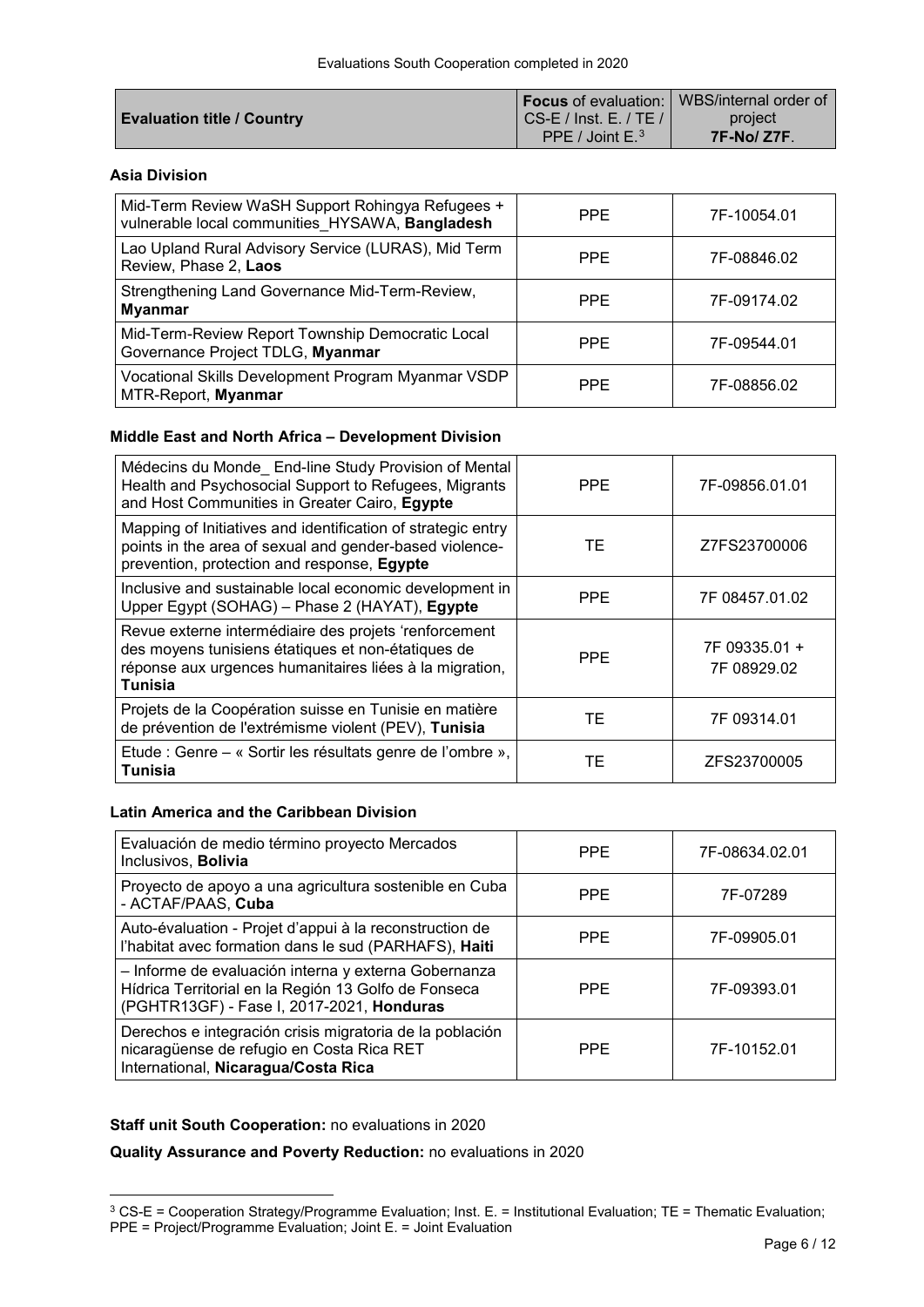# <span id="page-7-0"></span>**Evaluations [Cooperation with Eastern Europe](https://www.eda.admin.ch/deza/en/home/sdc/organisation/departments/south-cooperation.html)**

|                                   |                                       | <b>I</b> Focus of evaluation: WBS/internal order of |
|-----------------------------------|---------------------------------------|-----------------------------------------------------|
| <b>Evaluation title / Country</b> | $\overline{C}$ CS-E / Inst. E. / TE / | project                                             |
|                                   | PPE / Joint $E^4$                     | 7F-No/Z7F                                           |

## **Western Balkans Division**

| Independent review of RisiAlbania Phase 2; Albania                                                                                                                                               | <b>PPE</b> | 7F-08310.02 |
|--------------------------------------------------------------------------------------------------------------------------------------------------------------------------------------------------|------------|-------------|
| Albania: Swiss Cultural Fund Review and Expert<br>Opinion, Albania                                                                                                                               | <b>PPE</b> | 7F-08956.03 |
| Mid-term Review of MarketMakers Phase 2, Bosnia and<br>Herzegovina                                                                                                                               | <b>PPE</b> | 7F-07536.02 |
| External Review of «Mainstreaming the Concept of<br>Migration and Development into Strategies, Policies and<br>Actions in BiH: Diaspora for Development (D4D) Phase<br>2, Bosnia and Herzegovina | <b>PPE</b> | 7F-08796.02 |

## **Eurasia Division**

-

| External Evaluation Strengthening the Institutional<br>Framework in the Water and Sanitation Sector, Moldova | PPE.       | 7F-08870.01 |
|--------------------------------------------------------------------------------------------------------------|------------|-------------|
| Baseline Study of the FACE (Fostering Active Civic<br>Engagement) Program, Moldova                           | <b>PPE</b> | 7F-09898.01 |

#### **New EU-Member Countries Division (NMS)**

| Mid Term Review of the project "Modernisation<br>Vocational Education and Training programme" in | <b>PPE</b> | 7F-09764.01 |
|--------------------------------------------------------------------------------------------------|------------|-------------|
| l Croatia. <b>Croatia</b>                                                                        |            |             |

<span id="page-7-1"></span> $4$  CS-E = Cooperation Strategy/Programme Evaluation; Inst. E. = Institutional Evaluation; TE = Thematic Evaluation; PPE = Project/Programme Evaluation; Joint E. = Joint Evaluation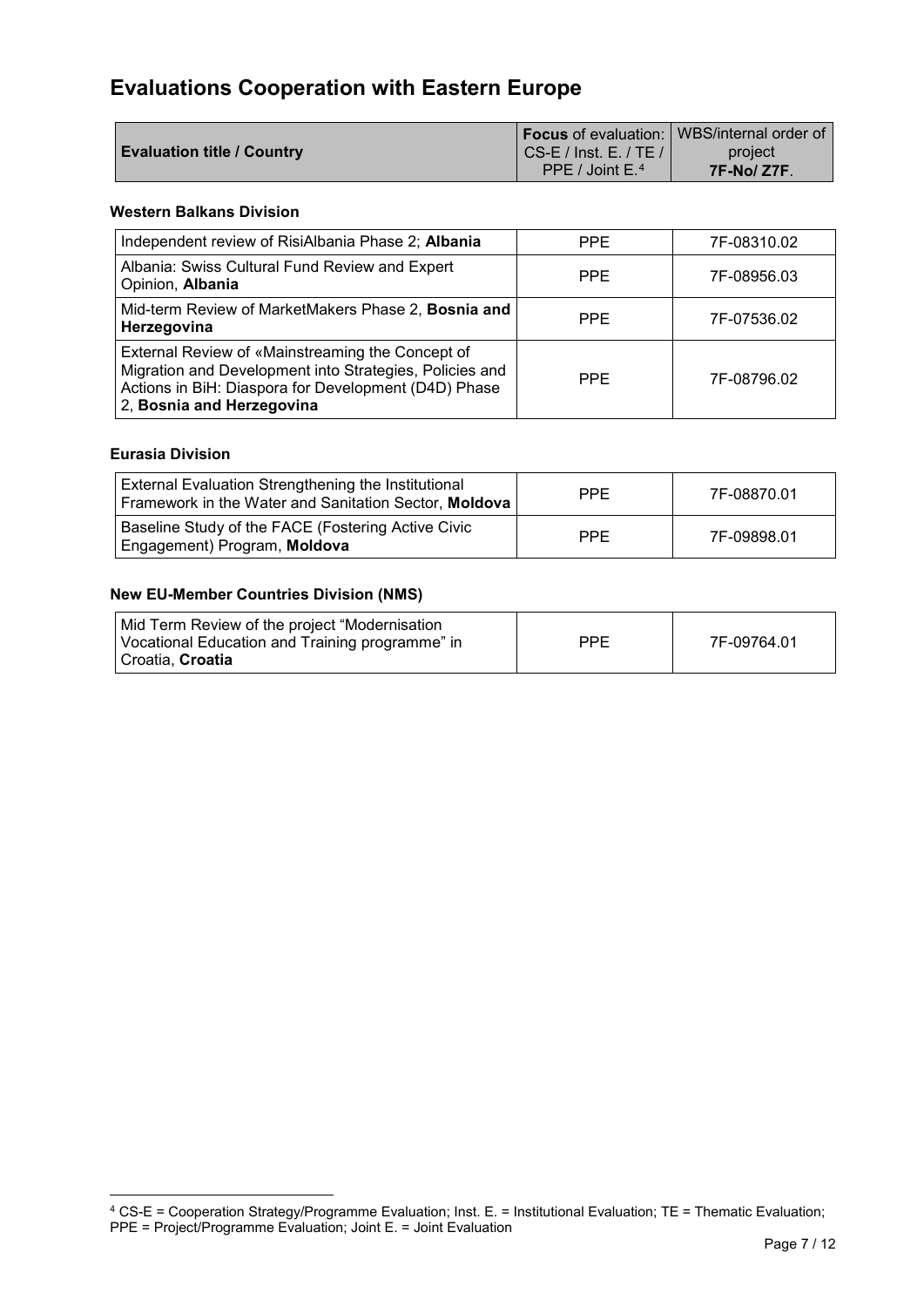## <span id="page-8-0"></span>**Evaluations Global Cooperation**

|                                   |                               | <b>I Focus</b> of evaluation:   WBS/internal order of |
|-----------------------------------|-------------------------------|-------------------------------------------------------|
| <b>Evaluation title / Country</b> | $\mid$ CS-E / Inst. E. / TE / | project                                               |
|                                   | PPE / Joint $E^{5}$           | <b>7F-No/Z7F.</b>                                     |

## **Global Institutions Division**

| External Review of the International Centre for Asset | Inst. | 7F-012582.06 |
|-------------------------------------------------------|-------|--------------|
| Recovery ICAR                                         |       |              |

## **Global Programme Climate Change and Environment Division**

| ASEAN-Swiss Partnership on Social Forestry & Climate<br>Change (ASFCC)     | <b>PPF</b> | 7F-07476.03 |
|----------------------------------------------------------------------------|------------|-------------|
| Climate Change Management Support Project<br>(PRONAGECC/GestionCC) Phase 2 | <b>PPF</b> | 7F-07834.02 |

## **Global Programme Food Security Division**

| "Capitalization of Experience" (CAPEX) on the SDC<br>Africa Postharvest Management Portfolio | ТE   | 7F-08498.02 |
|----------------------------------------------------------------------------------------------|------|-------------|
| End of Project Evaluation Post-Harvest Management in<br>Sub-Saharan Africa - FAO/IFAD/WFP    | PPF. | 7F-08501.02 |
| End of Project Evaluation of the project "Postharvest"<br>Management in Sub-Saharan Africa"  | PPF. | 7F-08498.02 |

#### **Global Programme Water Division**

| External Review of the "Safe Resource Recovery &<br>Reuse" (RRR) Programme | <b>PPE</b>                 | 7F-08146.02                  |
|----------------------------------------------------------------------------|----------------------------|------------------------------|
| External Review of Geneva Water Hub Programme                              | PPE                        | 7F-08448.02                  |
| External Evaluation "SuizAgua" (Colombia, Peru, Chile,<br>Brazil, Mexico)  | PPE.                       | 7F-08402.02 +<br>7F-07015.04 |
| External Evaluation of IUCN's Development Relevance                        | Inst. $E$ & TE<br>combined | 7F-03635.11                  |

## **Global Programme Health Division**

| External Evaluation of the Educational Fund Programme | DDE | 7F-10177.01 |
|-------------------------------------------------------|-----|-------------|
| of the International AIDS Society                     |     |             |

#### **Division Knowledge-Learning-Culture**

| Evaluation der Partnerschaft zwischen DEZA und artlink,<br>der Schweiz. Fachstelle für Kunst + Kultur aus Latein-<br>amerika, Afrika, Asien und Ost-europa: DEZA Beitrag                         | <b>PPE</b> | 7F-07638.03 |
|--------------------------------------------------------------------------------------------------------------------------------------------------------------------------------------------------|------------|-------------|
| Evaluation der Partnerschaft zwischen DEZA und artlink,<br>der Schweiz. Fachstelle für Kunst + Kultur aus Latein-<br>amerika, Afrika, Asien und Ost-europa: DEZA Mandat<br><b>SüdKulturFonds</b> | <b>PPE</b> | 7F-07638.03 |

## **Analysis & Policy Division:** no evaluations in 2020

-

**Global Programme Migration and Development Division:** no evaluations in 2020

<span id="page-8-1"></span><sup>5</sup> CS-E = Cooperation Strategy/Programme Evaluation; Inst. E. = Institutional Evaluation; TE = Thematic Evaluation; PPE = Project/Programme Evaluation; Joint E. = Joint Evaluation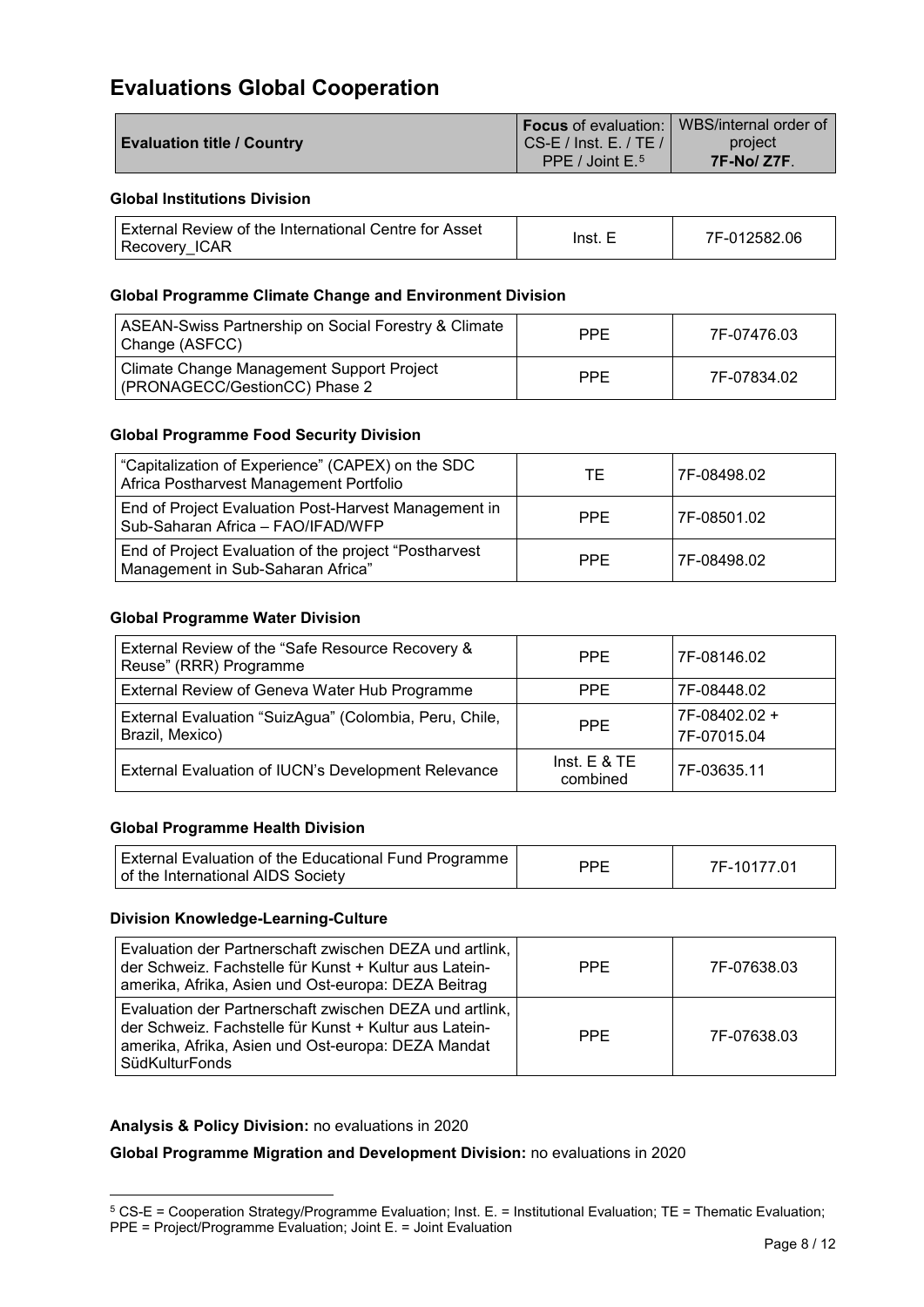## <span id="page-9-0"></span>**Evaluations Humanitarian Aid and SHA**

|                                   |                                       | <b>If Focus</b> of evaluation:   WBS/internal order of |
|-----------------------------------|---------------------------------------|--------------------------------------------------------|
| <b>Evaluation title / Country</b> | $\overline{C}$ CS-E / Inst. E. / TE / | project                                                |
|                                   | PPE / Joint $E^{6}$                   | <b>7F-No/Z7F.</b>                                      |

## **Staff unit Humanitarian Aid and SHA**

| Evaluation of the Swiss Rescue, Switzerland | Inet | $1410001$ <sup>-</sup> |
|---------------------------------------------|------|------------------------|
|---------------------------------------------|------|------------------------|

#### **Multilateral Humanitarian Aid Division**

| PPF<br>7F-10412.02.<br>Households in Bubq, Albania |
|----------------------------------------------------|
|----------------------------------------------------|

#### **Africa Division**

-

| Third party monitoring of four projects in South Sudan,<br><b>South Sudan</b> | TE / PPE | 7F-09247.02.16 |
|-------------------------------------------------------------------------------|----------|----------------|
|-------------------------------------------------------------------------------|----------|----------------|

**Europe, Asia and America Division:** no evaluations in 2020

**Middle East and North Africa Division – Humanitarian Division:** no evaluations in 2020

**[Equipment and Logistics](http://www.deza.admin.ch/en/Home/About_SDC/Organisation/Humanitarian_Aid_and_SHA/Equipment_and_logistics) Division:** no evaluations in 2020

**Field [Resources](http://www.deza.admin.ch/en/Home/About_SDC/Organisation/Humanitarian_Aid_and_SHA/Resources_field) Division:** no evaluations in 2020

<span id="page-9-1"></span> $6$  CS-E = Cooperation Strategy/Programme Evaluation; Inst. E. = Institutional Evaluation; TE = Thematic Evaluation; PPE = Project/Programme Evaluation; Joint E. = Joint Evaluation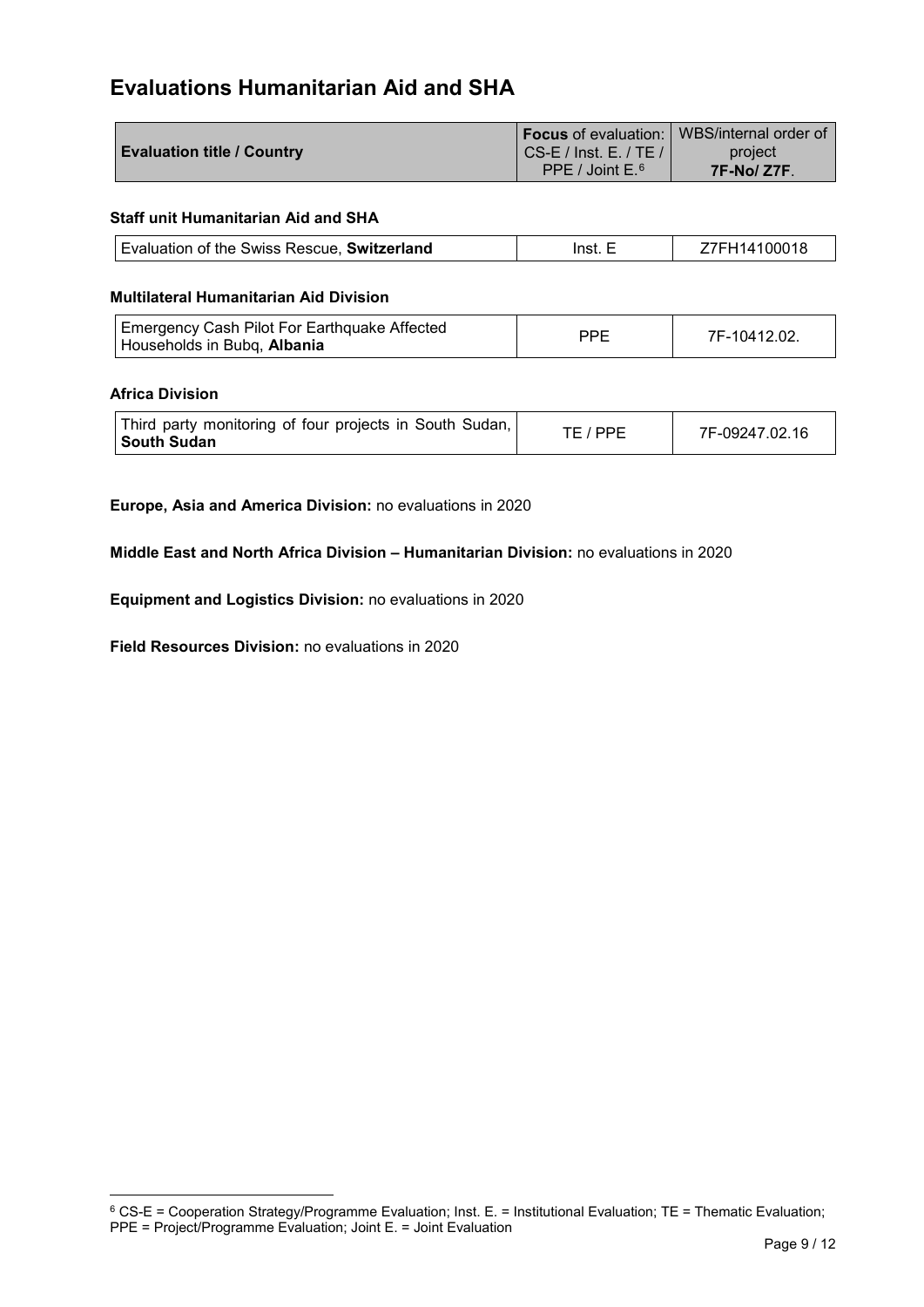## <span id="page-10-0"></span>**Evaluations Institutional Partnership:**

**no evaluations in 2020**

## <span id="page-10-1"></span>**Evaluations Corporate Financial Planning + Consulting: no evaluations in 2020**

## <span id="page-10-2"></span>**Evaluations Staff of the Directorate**

**Federal Political Affairs Section:** no evaluations in 2020

**[Communication Management Unit:](http://www.deza.admin.ch/en/Home/About_SDC/Organisation/Staff_of_the_Directorate/Communication_Management_Unit) no evaluations in 2020** 

**Specialized Service Statistics:** no evaluations in 2020